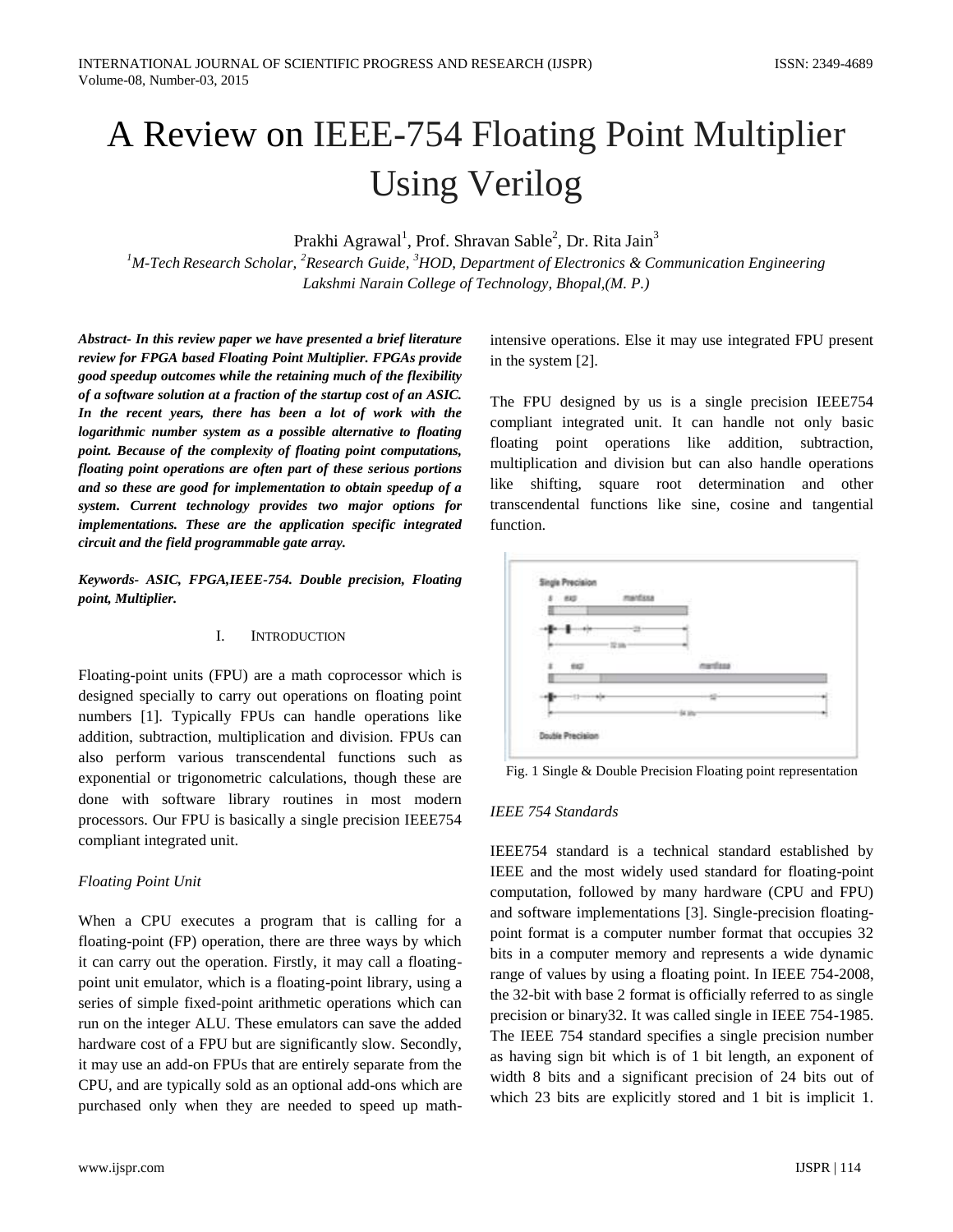Sign bit determines the sign of the number where 0 denotes a positive number and 1 denotes a negative number. It is the sign of the mantissa as well. Exponent is an 8 bit signed integer from −128 to 127 (2's Complement) or can be an 8 bit unsigned integer from 0 to 255 which is the accepted biased form in IEEE 754 single precision definition. In this case an exponent with value 127 represents actual zero. The true mantissa includes 23 fraction bits to the right of the binary point and an implicit leading bit (to the left of the binary point) with value 1 unless the exponent is stored with all zeros. Thus only 23 fraction bits of the mantissa appear in the memory format but the total precision is 24 bits.

## For example:

| 31.30 | 23.22 |  |
|-------|-------|--|

IEEE754 also defines certain formats which are a set of representation of numerical values and symbols. It may also include how the sets are encoded.

The standard defines [4]:

- Arithmetic formats which are sets of binary and decimal floating-point numbers, which consists of finite numbers including subnormal number and signed zero, a special value called "not a number" (NaN) and infinity.
- Interchange formats which are bit strings (encodings) that are used to exchange a floating-point data in a compact and efficient form.
- Rounding rules which are the properties that should be satisfied while doing arithmetic operations and conversions of any numbers on arithmetic formats.
- Exception handling which indicates any exceptional conditions similarly division by zero, underflow and overflow. occurred during the operations.

## *The standard defines five rounding rules:*

- Round to the nearest even which rounds to the nearest value with an even (zero) least significant bit.
- Round to the nearest odd which rounds to the nearest value above (for positive numbers) or below (for negative numbers)
- Round towards positive infinity which is a rounding directly towards a positive infinity and it is also called rounding up or ceiling.
- Round towards negative infinity which is rounding directly towards a negative infinity and it is also called rounding down or floor or truncation.

The standard also defines five exceptions, and all of them return a default value. They all have a corresponding status flag which are raised when any exception occurs, except in certain cases of underflow.

## *The five possible stages are:*

- Invalid operation are like square root of a negative number, returning of not a number" qNaN by default, etc., output of which does not exist.
- Division by zero is an operation on a finite operand which gives an exact infinite result 1/0 or log(0) that returns positive or negative infinity by default.
- Overflow occurs when an operation results a very large number that can't be represented correctly i.e. which returns ± infinity by default (for round-to-nearest mode).
- Underflow occurs when an operation results very small i.e. outside the normal range and inexact (de-normalized value) by default.
- Inexact occurs when any operation returns correctly rounded result by default.

## II. MULTIPLICATION ALGORITHM

Multiplication of negative number using 2"s complement is more complicated than multiplication of a positive number. This is because performing a straightforward unsigned multiplication of the 2's complement representations of the inputs does not give the correct result. Multiplication can be designed in such that it first converts all their negative inputs to positive quantities and use the sign bit of the original inputs to determine the sign bit of the result. But this increases the time required to perform a multiplication, hence decreasing the efficiency of the whole FPU. Here initially the Bit Pair Recoding algorithm which increases the efficiency of multiplication by pairing. To further increase the efficiency of the algorithm and decrease the time complexity.

## *Multiplication Using Bit Pair Recoding*

This technique divides the maximum number of summands into two halves. It is directly derived from the Booth"s algorithm [9]. It basically works on the principle of finding the cumulative effect of two bits of the multiplier at positions i and i+1 when performed at position i. This is further clarified in the following table.

## III. LITERATURE REVIEW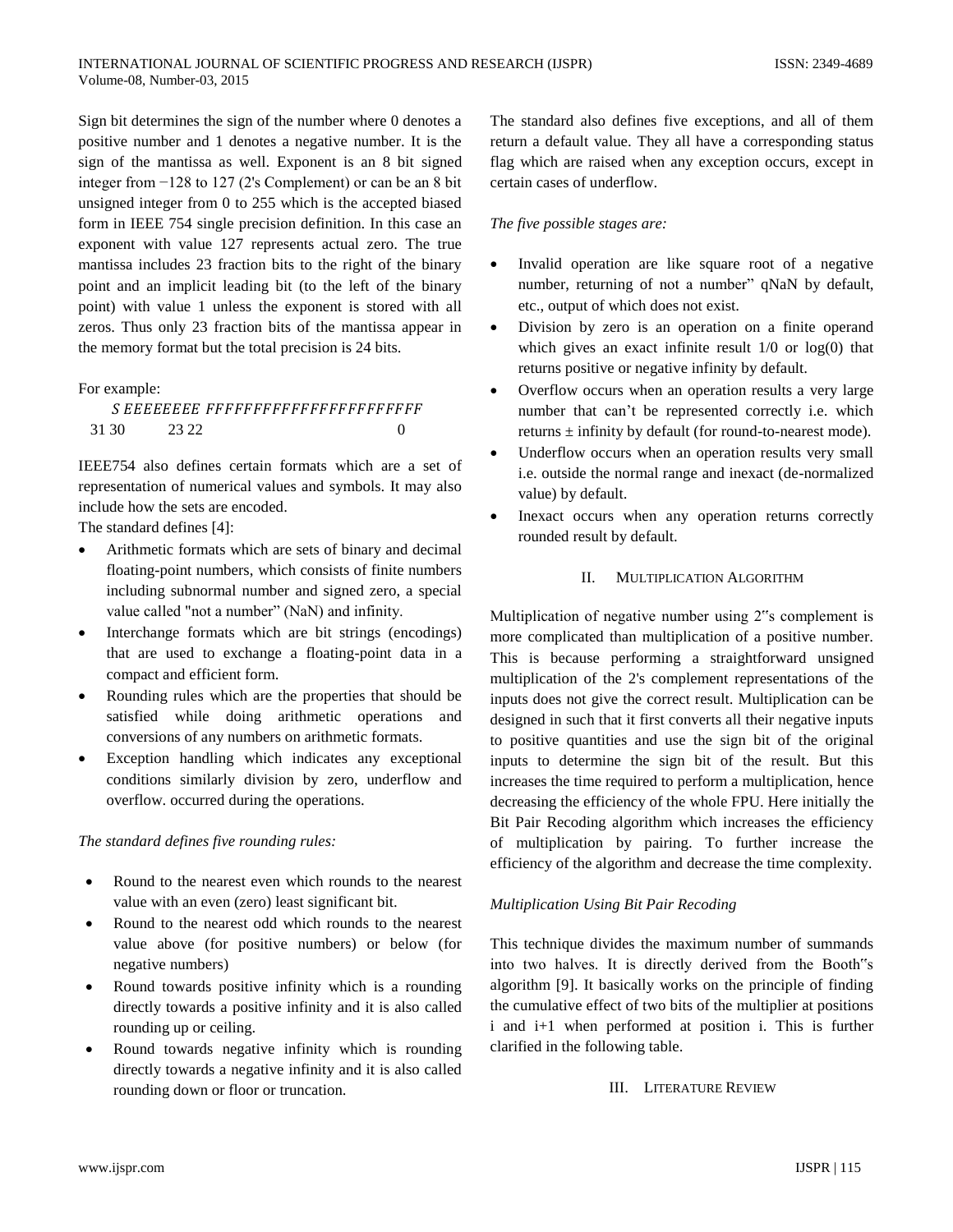Kodali, R.K., Gundabathula, S.K. and Boppana, L investigated the floating point arithmetic, specifically multiplication, is a widely used computational operation in many scientific and signal processing applications. In general, the IEEE-754 single-precision multiplier requires a  $23 \times 23$  mantissa multiplication and the double-precision multiplier requires a large  $52 \times 52$  mantissa multiplier to obtain the final result. This computation exists as a limit on both area and performance bounds of this operation. A lot of multiplication algorithms have been developed during the past decades. In this research, the two of the popular algorithms, namely, Booth and Karatsuba (Normal and Recursive) multipliers have been implemented, and a performance comparison is also made. The algorithms have been implemented on an uniform reconfigurable FPGA platform providing a comparison of FPGA resources utilized and execution speeds. The recursive Karatsuba is the best performing algorithm among the algorithms.

Hang Zhang, Wei Zhang, Lach, J. proposed a low-power accuracy-configurable floating point multiplier based on Mitchell's Algorithm. Post-layout SPICE simulations in a 45nm process show same-delay power reductions up to 26X for single precision and 49X for double precision compared to their IEEE-754 counterparts. Functional simulations on six CPU and GPU benchmarks show significantly better power reduction vs. quality degradation trade-offs than existing bit truncation schemes.

Ramesh, A.P., Tilak, A.V.N. and Prasad, A.M. researched on the Floating Point multiplication is widely used in large set of scientific and signal processing computation. Multiplication is one of the common arithmetic operations in these computations. A high speed floating point double precision multiplier is implemented on a Virtex-6 FPGA. In addition, the proposed design is compliant with IEEE-754 format and handles over flow, under flow, rounding and various exception conditions. The design achieved the operating frequency of 414.714 MHz with an area of 648 slices.

Sheikh, B.R., Manohar and R. presented the details of our energy-efficient asynchronous floating-point multiplier (FPM). Authors discussed design trade-offs of various multiplier implementations. A higher radix array multiplier design with operand-dependent carry-propagation adder and low handshake overhead pipeline design is presented, which yields significant energy savings while preserving the average throughput. Our FPM also includes a hardware

implementation of denormal and underflow cases. When compared against a custom synchronous FPM design, our asynchronous FPM consumes 3X less energy per operation while operating at 2.3X higher throughput. To our knowledge, this is the first detailed design of a highperformance asynchronous IEEE-754 compliant doubleprecision floating-point multiplier.

Su Bo, Wang Zhiying and Huang Libo expanded the large computing platforms and the increasing of on chip transistors, power consumption becomes a significant problem. Many methods are proposed in different design levels to solve the problem. In this paper, researchers introduce asynchronous technique to an IEEE-754 doubleprecision floating-point multiplier aiming to reduce its power consumption. The control path of the asynchronous multiplier employs redundant four-phase latch controllers and asymmetric delay elements. Experimental results show the power consumption of the asynchronous multiplier is at least 16% lower than its synchronous equivalent when running the PARSEC benchmarks. After synthesized in UMC 180nm technology, the area overhead of the asynchronous multiplier is 0.31%.

## IV. PROPOSED METHODOLOGY

Floating-point calculation is analyzed to be an esoteric subject in the field of Computer Science [5]. This is obviously surprising, because floating-point is omnipresent in computer systems. Floating-point (FP) data type is almost present in every language. From PCs to supercomputers, all have FP accelerators in them. Most compilers are called from time to time to compile the floating-point algorithms and virtually every OS have to respond to all FP exceptions during operations such as overflow. Also FP operations have a direct effect on designs as well as designers of computer systems. So it is very important to design an efficient FPU such that the computer system becomes efficient. Further, FPU can be improvised by using efficient algorithm for the basic as well as transcendental functions, which can be handled by any FPU, with reduced complexity of the logic used. This FPU further can be worked upon to improvise further complex operations-viz. exponent. It can be designed so that it can handle different data types like character, strings etc, can serve as a backbone for designing a fault tolerant IEEE754 compliant FPU on higher grounds and such that pipeline can be implemented.